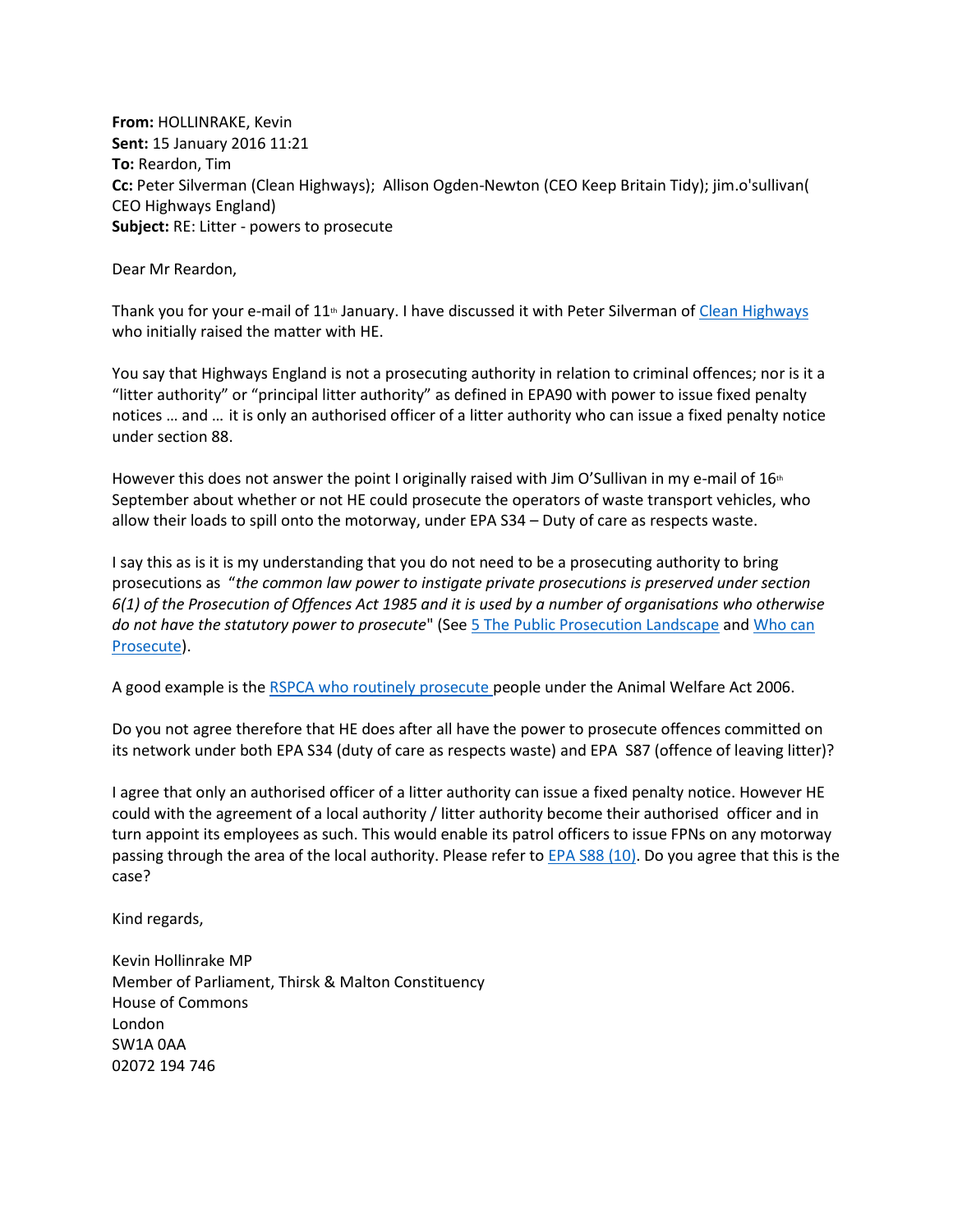

## Kevin Hollinrake

Member of Parliament for the Thirsk & Malton Constituency



**From:** Reardon, Tim (Highways England) **Sent:** 11 January 2016 10:16 **To:** HOLLINRAKE, Kevin **Cc:** O'Sullivan, Jim; Wilson, Mike **Subject:** Litter - powers to prosecute

Dear Mr Hollinrake

I apologise for the delay in replying to your email of 10th December to Jim O'Sullivan regarding Highways England's powers to prosecute, and its Traffic Officers' powers to take enforcement action against, those who litter the strategic road network.

Highways England fully recognises its duty under section 89 of the Environmental Protection Act 1990 to keep the strategic road network, so far as practicable, clear of litter and refuse. Mike Wilson's letter of 2<sup>nd</sup> November to you explains our strategy for doing this through influencing littering behaviour, improving operational delivery and asset maintenance and improving partnership working. That strategy, together with our powers (statutory and otherwise) for achieving it, is kept under review.

However, Highways England is not a prosecuting authority in relation to criminal offences; nor is it a "litter authority" or "principal litter authority" as defined in EPA90 with power to issue fixed penalty notices as a way of discharging the offence without being convicted. Thus, while it is an offence under section 87 of that Act to leave litter on (among other places) the strategic road network, it is only an authorised officer of a litter authority who can issue a fixed penalty notice under section 88. Highways England does not have that status; nor, interpreting section 86 of EPA90, would it seem intended that a national body such as Highways England should have that status.

Yours sincerely

Tim Reardon

**Tim Reardon**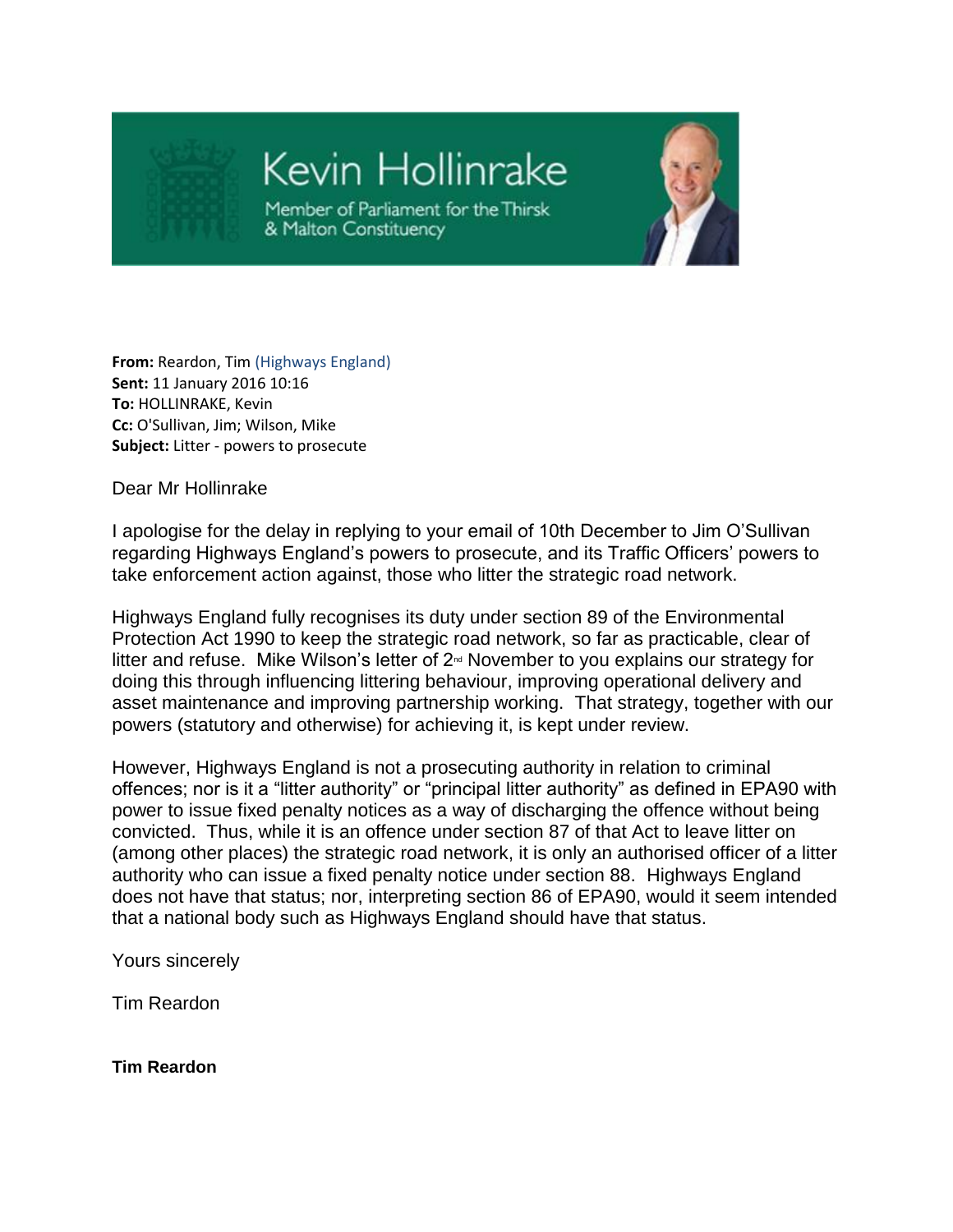General Counsel Highways England | Bridge House | 1 Walnut Tree Close | Guildford | Surrey | GU1 4LZ

**From:** O'Sullivan, Jim **Sent:** 11 December 2015 14:30 **To:** 'HOLLINRAKE, Kevin' **Cc:** Reardon, Tim **Subject:** RE: Litter - powers to prosecute

Dear Kevin,

Thank you for your note. I am surprised to be told that we have the authority to prosecute for litter since it was my understanding that we didn't. I have asked our General Counsel to check the matter thoroughly and he will respond to you in the next few days. Kind regards Jim

## **Jim O'Sullivan, Chief Executive Officer**

Highways England | The Cube | 199 Wharfside Street | Birmingham | B1 1RN Web: [http://www.highways.gov.uk](http://www.highways.gov.uk/)

**From:** HOLLINRAKE, Kevin [\[mailto:kevin.hollinrake.mp@parliament.uk\]](mailto:kevin.hollinrake.mp@parliament.uk) **Sent:** 10 December 2015 14:27 **To:** O'Sullivan, Jim **Cc:** Peter Silverman **Subject:** Litter - powers to prosecute

Dear Mr O'Sullivan,

Thank you for the letter received on 2. November from Mike Wilson in reply to my email to you on  $16<sub>h</sub>$ September.

In previous correspondence with Peter Silverman, he was told the Agency was not a litter Authority. Adding to this confusion, I understand that you received communications from Andrew Edgington in July reporting refuse falling from a waste transport vehicle and he was told that only the Police could prosecute.

I am pleased note this is not the case and Highways England do indeed have the powers to prosecute, however, I would like to understand what strategy you will be implementing to ensure offenders are held to account? Would you be able to update me on a regular basis on the frequency and success of such protections?

Kind regards,

Kevin Hollinrake MP